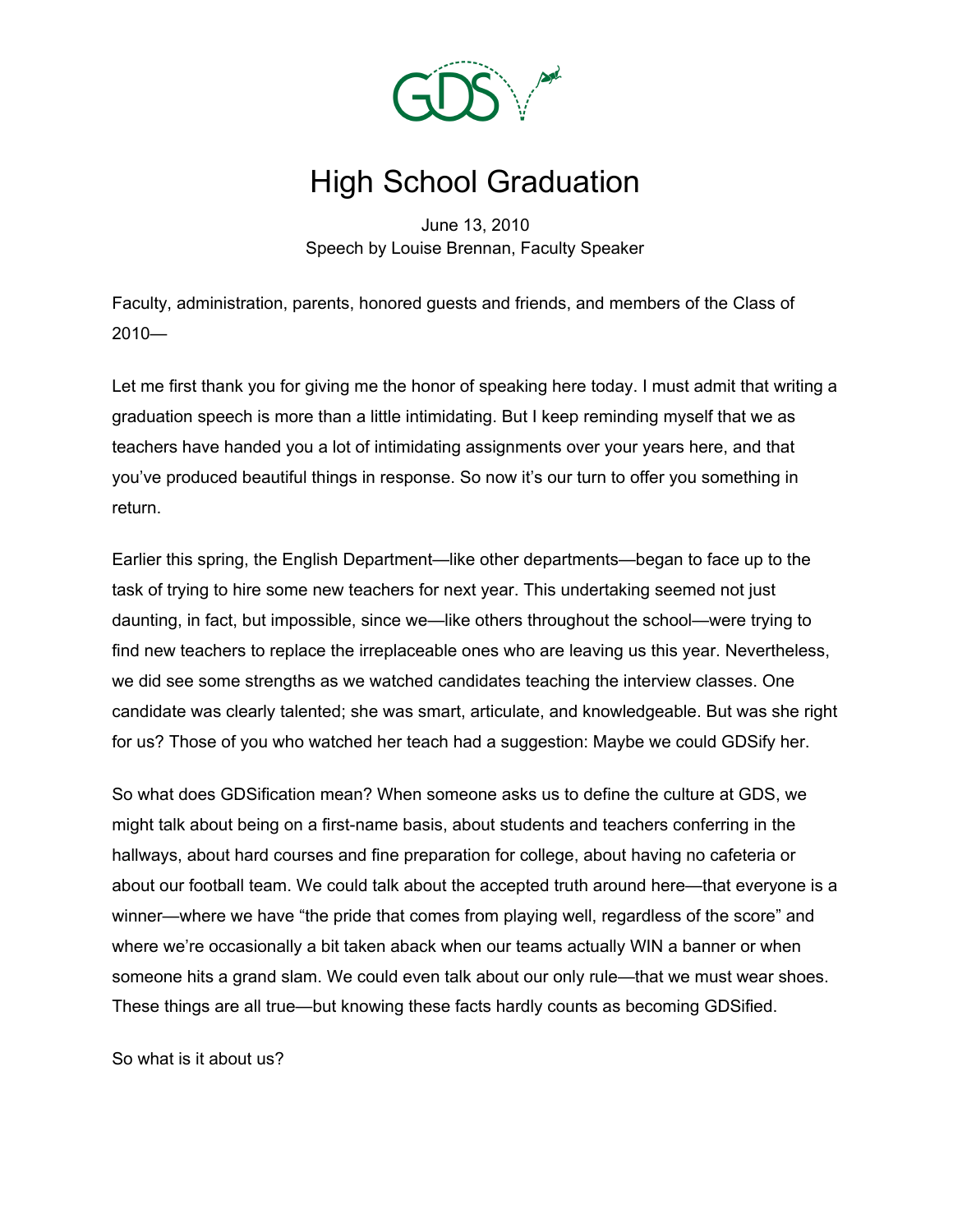First, yes, we're smart. But we're not just smart; we're funny-smart. We're laugh-out-loud-in-the-middle-of-class smart. We could be immersed in a serious discussion of existentialism or acid rain or the use of the subjunctive or –help me out, math department: Factors? Sine and cosine?)—and we can move immediately to a funny, witty remark or even a clever cover-up of the dreaded cell phone going off (right, Alex Damato?). We're a place where there's a running joke in most classrooms—maybe about the repeated protestations of love for one of the Jay triplets, or even about when, exactly, Carlos will walk into a certain 8th-period English class. We're a place where the sport of choice—at least in the winter—might be speed chess. And in the fall we're smart enough, and funny enough, to institute the game of quidditch, with teachers dressed in choir robes and carrying Topher's daughter's wands in order to be the line judges. It's just plain fun—and often funny—to be smart here at GDS. That new teacher needs to learn just how fun it is to laugh and learn at the same time.

Second, we're people who like debate. There's almost no topic here that is beyond debate. We sometimes complain that at GDS we just talk, talk, talk, but never do anything. But I think that by talking we are doing something. We are lining up our ideas again the ideas of others, not because we are a disagreeable lot, but perhaps because we are at our smartest when someone else offers us a perspective that we hadn't yet considered. This is not just because we agree with Voltaire: "I wholly disapprove of what you say, but will defend to the death your right to say it." Rather we line ourselves up with Socrates who says that the unexamined life is unfit to be lived by man, and with Walter Lippmann who argues that the "opposition is indispensable" because it makes us re-examine what we believe and thus come closer to truth. My brother-in-law, with whom I am sometimes known to disagree, always reminds me, "If the two of us agree on everything, then one of us isn't thinking." In the midst of debate here at GDS, we are thinking hard—and that new teacher needs to love that debate as much as we do.

Finally, that teaching candidate needs to know that one of our favorite expressions around here is, "This may be a stretch but..." We get a special light in our eyes when we hear this phrase, and it's not because the "stretchers" we tell are like Huck Finn's – since his are always the outrageous fictions of someone trying to cope with the terrible truths around him. Our stretchers keep us alive, reminding us of the power of imagination to tell us truths that simple facts cannot always capture. One of my favorite *Calvin and Hobbes* chapters involves Calvin using up an entire roll of film taking pictures of Hobbes: Hobbes on his head, doing arabesques and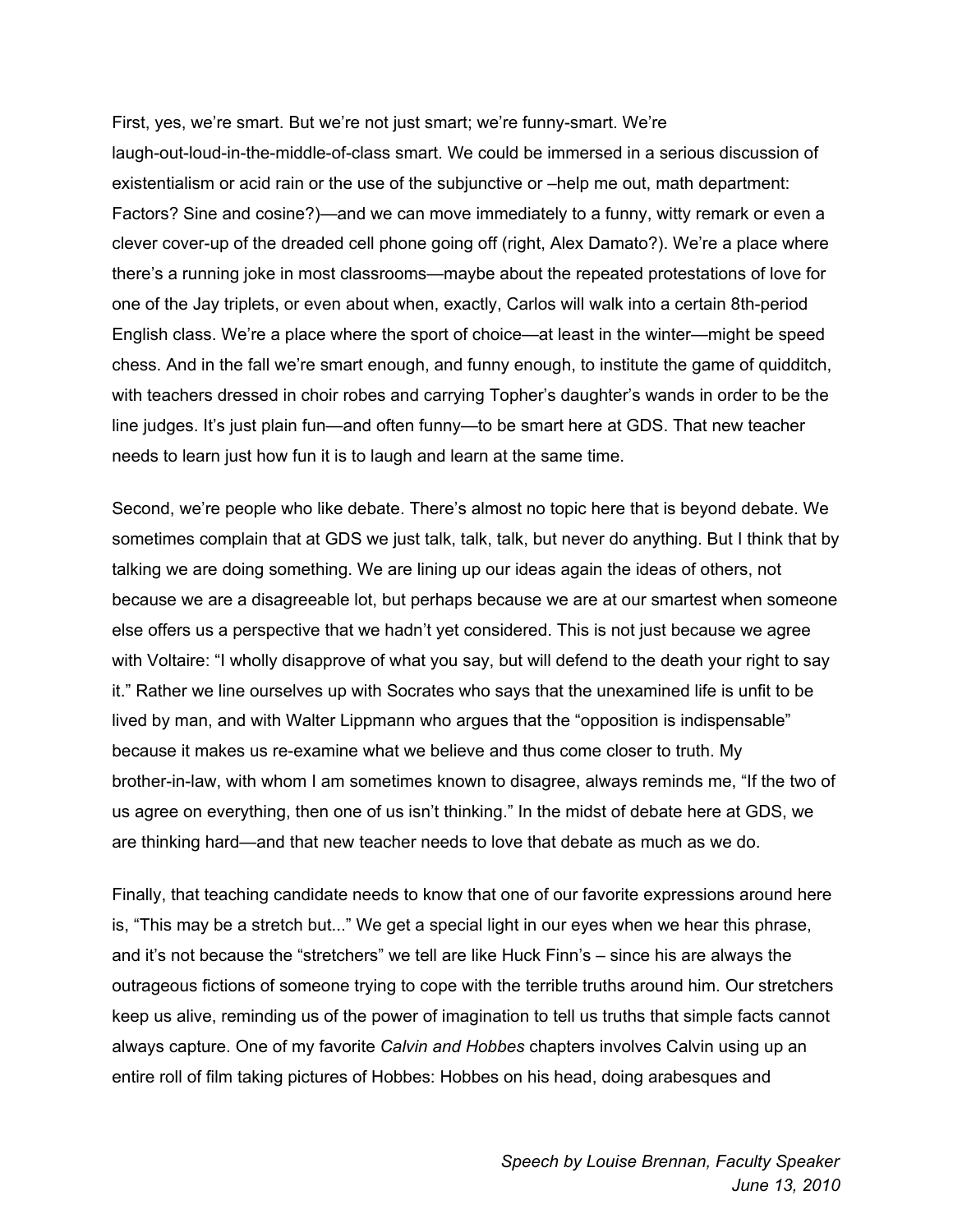somersaults, showing off his joy and love of life. When Calvin's father has the film developed (back in the day, you know, film actually had to be sent off to be developed), he's infuriated: Each picture shows a stuffed animal sitting limply in front of the camera. Being GDSified means recognizing that Hobbes really is alive, even if that camera can't catch him in action. Our stretches seek to capture truths, not to avoid them, as Huck's do; our stretches recognize that imagination is a gift; our "stretches" are those of a runner limbering up, getting ready to run the race of his life.

So what does the teaching candidate need to learn in order to be GDSified? She'll need to learn what you already know: how much fun learning is around here; how deep, searching debate can strengthen our integrity and understanding; how stretching ourselves both in the classroom and in the world can remind us of what is possible. In fact, she'll need to "stretch" herself in order to keep up with you—and she'll need to love doing it.

So what about those of us who have already been GDSified? What about you? Where does your time spent as Mighty Hoppers leave you, especially at this moment where we are poised, with you, between past and future? Oskar Schell, in Jonathan Safran Foer's *Extremely Loud and Incredibly Close*, comments that the moment before his father started his stories was "the best moment." And Pooh, when Christopher Robin asks him what he likes best, replies, "Well, what I like best-" and then he has to stop and think. Because although eating honey is a very good thing to do, there is a moment just before you begin to eat it which is better than when you are, but Pooh doesn't know exactly what it is called.

So perhaps this is my favorite moment—when we can look back at your own GDSification and forward to your about-to-happen encounters with the world beyond the walls of GDS. It's the moment before Thomas Schell's story and before Pooh's snack, the moment before you leave us. We don't know yet what adventures lie ahead, but you are about to head out into the world, and I can only assume that you're going to try to GDSify it. So you'll play Quidditch and speed chess, you'll debate the challenges, and you'll imagine the solutions; and you'll make other people want to join you.

We've loved watching you stretch, we've loved being stretched by you, and we can't wait to see what will happen as you begin to stretch out into the world. Keep in touch so that we won't miss